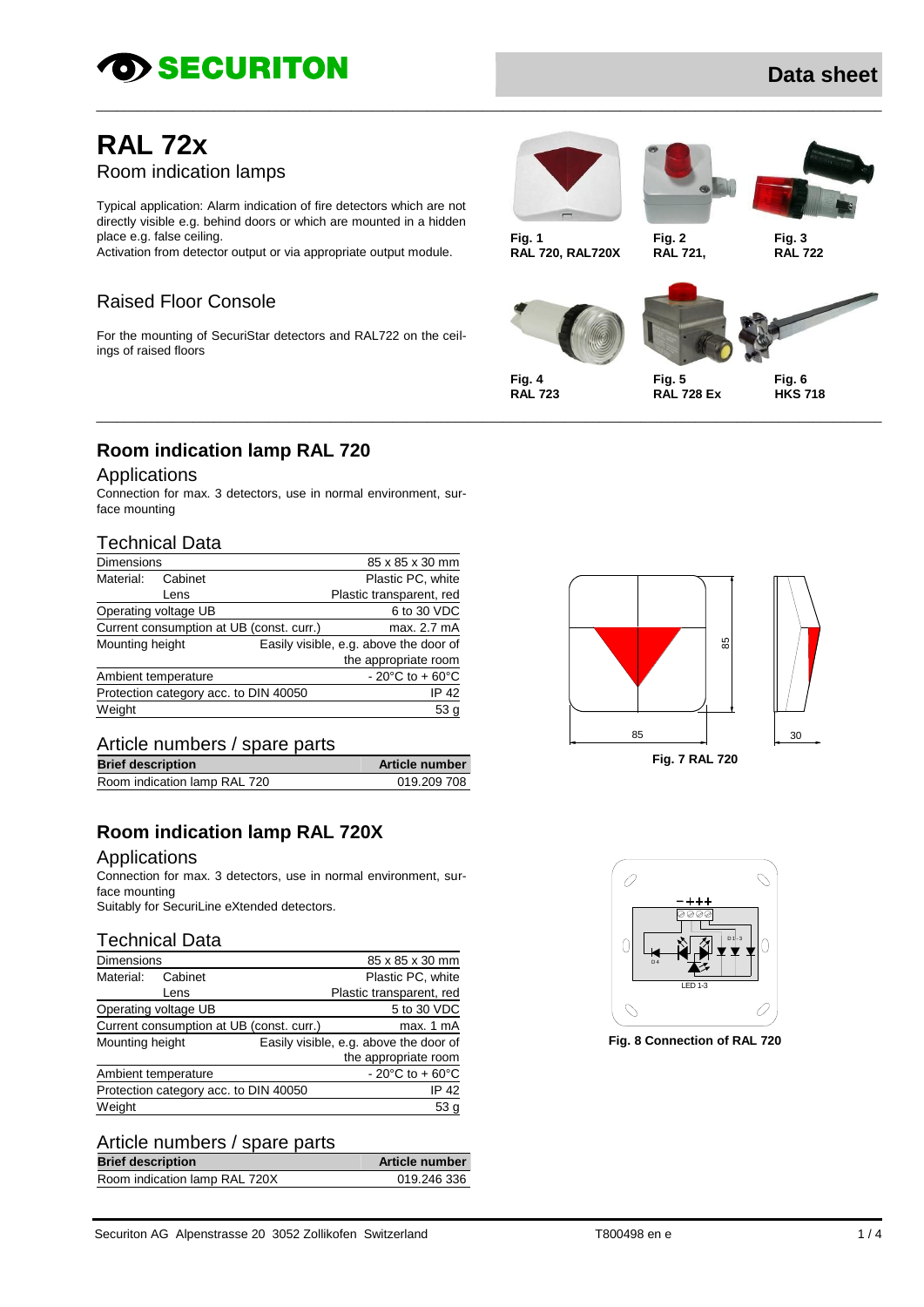# **Room indication lamp RAL 721**

#### Applications

Use in wet environment, surface mounting

#### Technical Data

| <b>Dimensions</b>                     |                      |                                          | 53 x 70 x 53 mm                        |
|---------------------------------------|----------------------|------------------------------------------|----------------------------------------|
| Material:                             | Cabinet              |                                          | Plastic PC, white                      |
|                                       | Lens                 |                                          | Plastic transparent, red               |
| Material                              |                      |                                          | Plastic PC, white                      |
|                                       | Operating voltage UB |                                          | 5 to 30 VDC                            |
|                                       |                      | Current consumption at UB (const. curr.) | max. 4.9 mA                            |
| Mounting height                       |                      |                                          | Easily visible, e.g. above the door of |
|                                       |                      |                                          | the appropriate room                   |
|                                       | Ambient temperature  |                                          | $-20^{\circ}$ C to + 60 $^{\circ}$ C   |
| Protection category acc. to DIN 40050 |                      | IP 65                                    |                                        |
| Weight                                |                      |                                          | 55 <sub>g</sub>                        |
| Order Data                            |                      |                                          |                                        |





### LED insert **Connections** Socket **Fig. 10 Connection of RAL 721**

without cover plate

# **Room Indication Lamp RAL 722**

#### Applications

For direct installation in ceiling panels or door frame. Can be used with or without cover plate

Room indication lamp RAL 720 019.210 056 Accessory: LED insert (spare part) 202.210 072

#### Technical Data

| Length            |                                                                               | 67 mm                                                                             |
|-------------------|-------------------------------------------------------------------------------|-----------------------------------------------------------------------------------|
| External diameter |                                                                               | 20 mm                                                                             |
| Hole diameter     |                                                                               | $16 \text{ mm}$                                                                   |
| Cover plate       |                                                                               | 86 x 86 mm                                                                        |
| Socket            |                                                                               | Plastic, white                                                                    |
| Lens              |                                                                               | Plastic transparent, red                                                          |
| Term. protection  |                                                                               | Rubber bush, black                                                                |
| Cover plate       |                                                                               | Plastic, white                                                                    |
|                   |                                                                               | 5 to 30 VDC                                                                       |
|                   |                                                                               | max. 4.9 mA                                                                       |
|                   |                                                                               | Easily visible, e.g. above the door                                               |
|                   |                                                                               | of the appropriate room or ceiling                                                |
|                   |                                                                               | $-20^{\circ}$ C to +60 $^{\circ}$ C                                               |
|                   |                                                                               | IP 42                                                                             |
|                   |                                                                               | 15g                                                                               |
|                   | Dimensions:<br>Operating voltage UB<br>Mounting height<br>Ambient temperature | Current consumption at UB (const. curr.)<br>Protection category acc. to DIN 40050 |

#### Article numbers / spare parts

| <b>Brief description</b>           | <b>Article number</b> |
|------------------------------------|-----------------------|
| Room indication lamp RAL 722       | 019.210 064           |
| Accessory: cover plate             | 300.192 198           |
| Accessory: LED insert (spare part) | 202.210 072           |







# Article numbers / spare parts **Brief description Article number**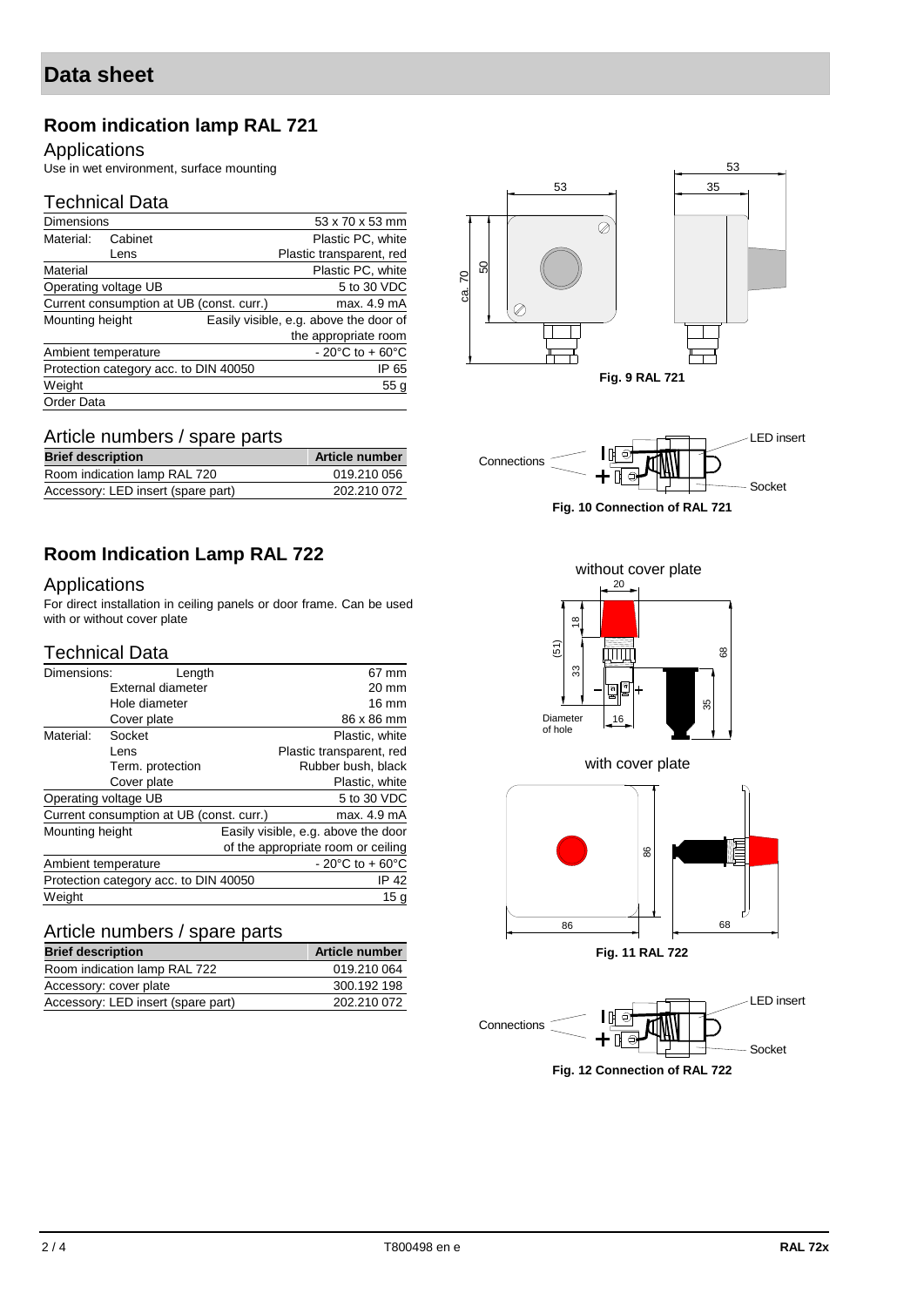# **Room Indication Lamp RAL 723**

#### Applications

For direct installation in ceiling panels or door frame.

## Technical Data

| Dimensions:                              | Length            | 48,5 mm                             |
|------------------------------------------|-------------------|-------------------------------------|
|                                          | External diameter | 20 mm                               |
|                                          | Hole diameter     | 16 mm                               |
| Material:                                | Socket            | Plastic, white                      |
|                                          | Lens              | Plastic transparent, white          |
|                                          | Term. protection  | Rubber bush, black                  |
| Operating voltage UB                     |                   | 5 to 30 VDC                         |
| Current consumption at UB (const. curr.) |                   | max. 4.9 mA                         |
| Mounting height                          |                   | Easily visible, e.g. above the door |
|                                          |                   | of the appropriate room or ceiling  |
| Ambient temperature                      |                   | $-5^{\circ}$ C to + 40 $^{\circ}$ C |
| Protection category acc. to DIN 40050    |                   | IP 40                               |
| Weight                                   |                   | 11 <sub>g</sub>                     |

## Article numbers / spare parts

| <b>Brief description</b>           | <b>Article number</b> |
|------------------------------------|-----------------------|
| Room indication lamp RAL 723       | 019.246 565           |
| Socket for RAL 723                 | 206.246 573           |
| Accessory: LED insert (spare part) | 202.210 072           |

## **Room Indication Lamp RAL 728 Ex**

#### Applications

Use in hazardous areas, surface mounting

#### Technical Data

| <b>Dimensions</b>                     |                                          | 80 x 93x 72 mm                     |
|---------------------------------------|------------------------------------------|------------------------------------|
| Material:                             | Socket                                   | Plastic PC, black                  |
|                                       | Lens                                     | Plastic transparent, red           |
| Material                              |                                          | Plastic PC, black                  |
|                                       | Operating voltage UB                     | 12., 254 V AC / AD                 |
| Tension tolerance                     |                                          | $-10 + 6%$                         |
| Frequency range                       |                                          | $060$ Hz                           |
|                                       | Current consumption at UB (const. curr.) | max. 15 mA                         |
| Mounting height                       |                                          | Easily visible, e.g. above the     |
|                                       |                                          | door of the appropriate room       |
|                                       | Ambient temperature                      | $-20^{\circ}$ C to $+40^{\circ}$ C |
| Protection category acc. to DIN 40050 |                                          | IP 66                              |
| Weight                                |                                          | 125 <sub>g</sub>                   |
| Ex-classification                     |                                          | II 2G EX de IIC                    |

#### Article numbers / spare parts

| <b>Brief description</b>        | <b>Article number</b> |
|---------------------------------|-----------------------|
| Room indication lamp RAL 728 Ex | 019.249 696           |



**Fig. 13 RAL 723**



**Fig. 14 RAL 728 Ex**